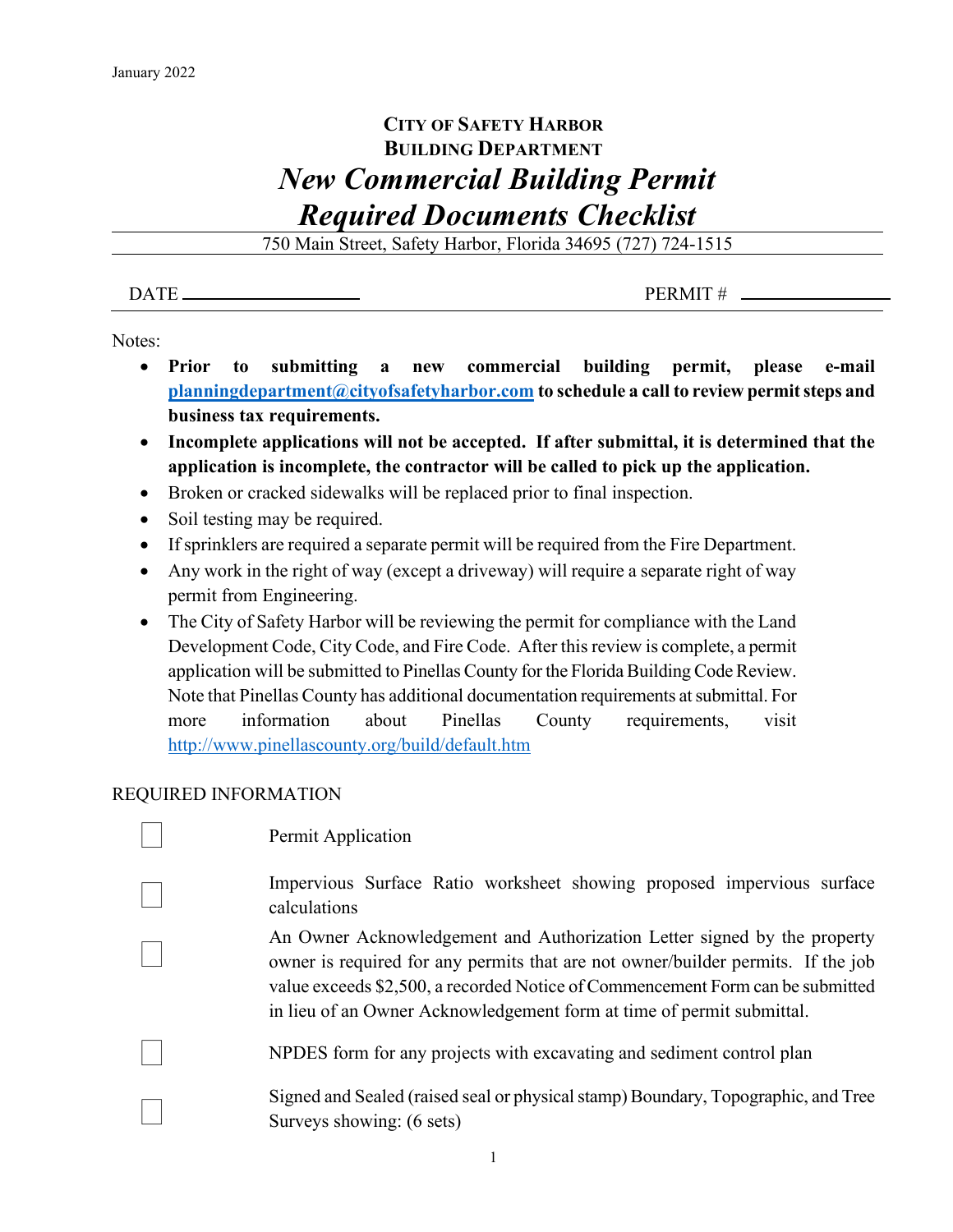- Date, Scale, North Arrow
- Easements within or contiguous to the site
- Flood Zone
- Road Name, Location, Width of Right of Ways and Alleys
- Subdivision Name
- Topography (see Engineering Checklist)
- Tree species and DBH on site and within 25' of site
- Utilities
- Jurisdictional Wetland Line, and Top of Bank (if applicable), and required buffers and buffer dimensions

 Signed and Sealed (raised seal or physical stamp) Scaled Development Plan (6 sets) showing:

- All lot and parcel lines.
- Buildings and Accessory Structure Footprints
- Driveways
- Sidewalks along all road frontages
- Proposed Grading Plan (see Engineering Checklist)
- Proposed Protected Trees to Be Planted and Retained
- Setbacks
- Water Meter and Sewer Connection Locations and Sizes

(Call Public Works at 727-724-1550 if you need existing utility information)

- Nearest hydrant location
- Irrigation (If need separate meter)
- Alleys and Right of Ways
- Wetlands and Wetland Buffers (if applicable)
- Top of Bank (if applicable)
- Development Plan shall include data table with:
	- o Building Height (mean roof height)
	- $\circ$  # of Stories
	- o Impervious Surface Area Calculations
	- o Gross Floor Area by Floor (for TND-1 and TND-2 character districts)
	- o Maximum Lot Coverage Calculation (for TND-1 and TND-2 character districts)

Certified Flood Elevation Certificates (if in a flood zone)